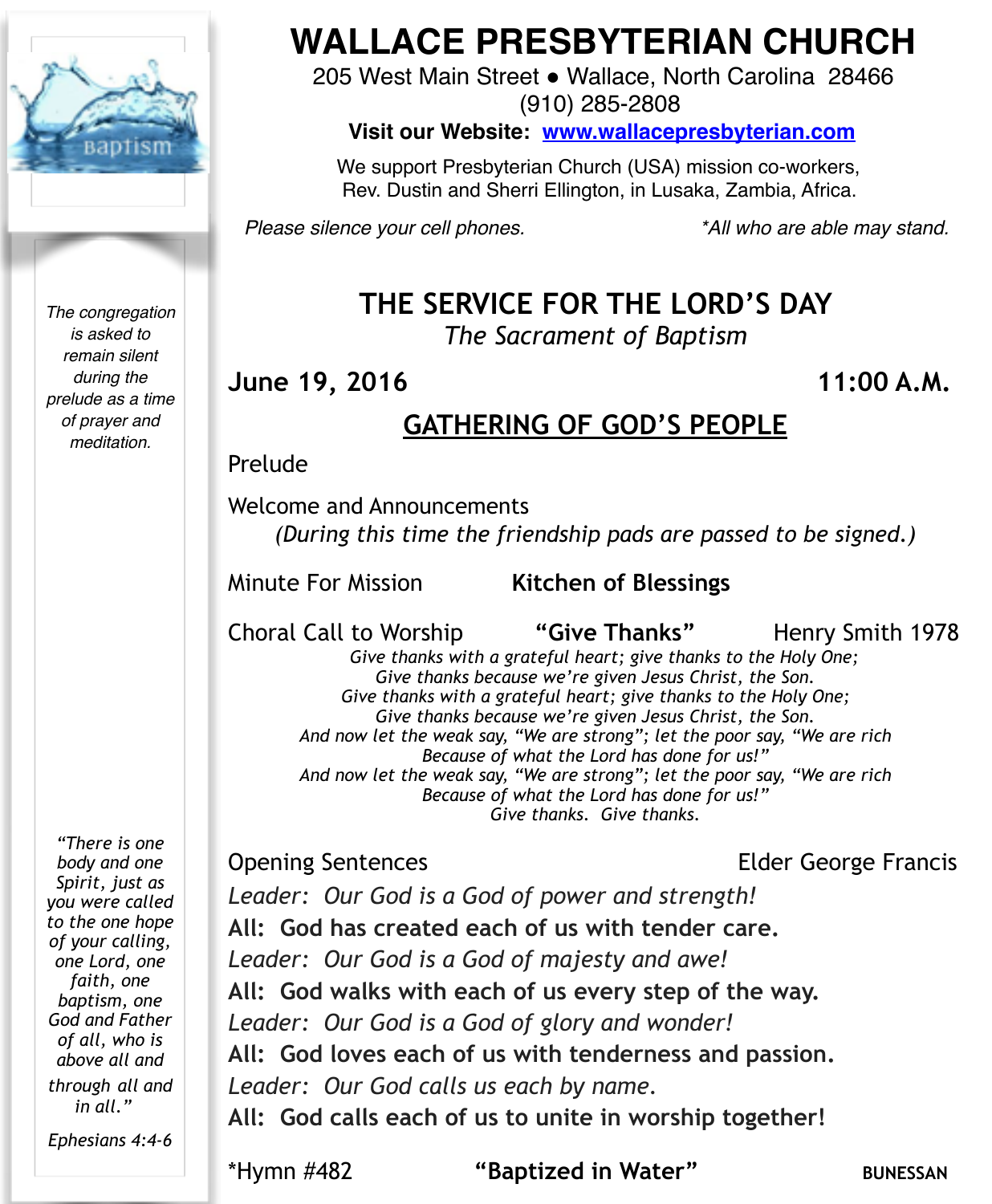*"In Baptism, we participate in Jesus' death and resurrection. In Baptism, we die to what separates us from God and are raised to newness of life in Christ. Baptism point us back to the grace of God expressed in Jesus Christ, who died for us and who was raised for us. Baptism points us forward to that same Christ who will fulfill God's purpose in God's promised future."* 

*PCSUSA "Directory for Worship"* 

*"How do you know yourself to be a child of God in fact as well as in name? Because I am baptized in the name of God the Father, and of the Son, and of the Holy Ghost."* 

*John Calvin, from his catechism*

#### \*Unison Prayer of Confession

*Almighty God, Creator of the universe, we stand amazed at your power and glory. We are eager to worship you and offer our praise, but we are often reluctant to answer when we hear you calling our name. We sing our songs of tribute in the sanctuary, but shy away from the river, lest we be baptized with the fire of the Holy Spirit. Forgive us when we forget your promise to be with us always, O God. Renew us with the power of your everpresent love, and strengthen us to proclaim your justice throughout the world. Hear us now, O Lord, as we pray silently in the name of Jesus Christ our Savior . . .*

(A time for silent confession)

\*Responsive Assurance of Pardon (from Isaiah 43 and Luke 3) *Leader: Hear the words of our Creator, spoken through the prophet Isaiah:*

**All: "I have called you by name. You are mine. Do not fear, for I have redeemed you."** 

*Leader: Hear the Good News:* 

**All: In Jesus Christ, our sins are forgiven.** 

*Leader: Creator God, Holy One,*

**All: you have made us in your image, and we are precious in your sight.**

*Leader: Jesus Christ, Son of God,*

**All: we stand at the river, ready to share in your baptism.**

*Leader: Holy Spirit, Dove of Peace,*

**All: set us on fire with the power of your love. Amen.**

\*Gloria Patri Hymn #581 *Glory Be to the Father*

#### **PROCLAIMING GOD'S WORD**

THE SACRAMENT OF BAPTISM

The Meaning of Baptism

 The Presentation of Ireland Jaimes Parker Elder Susan Walters The Questions for the Parents

The Questions for the Congregation Elder Susan Walters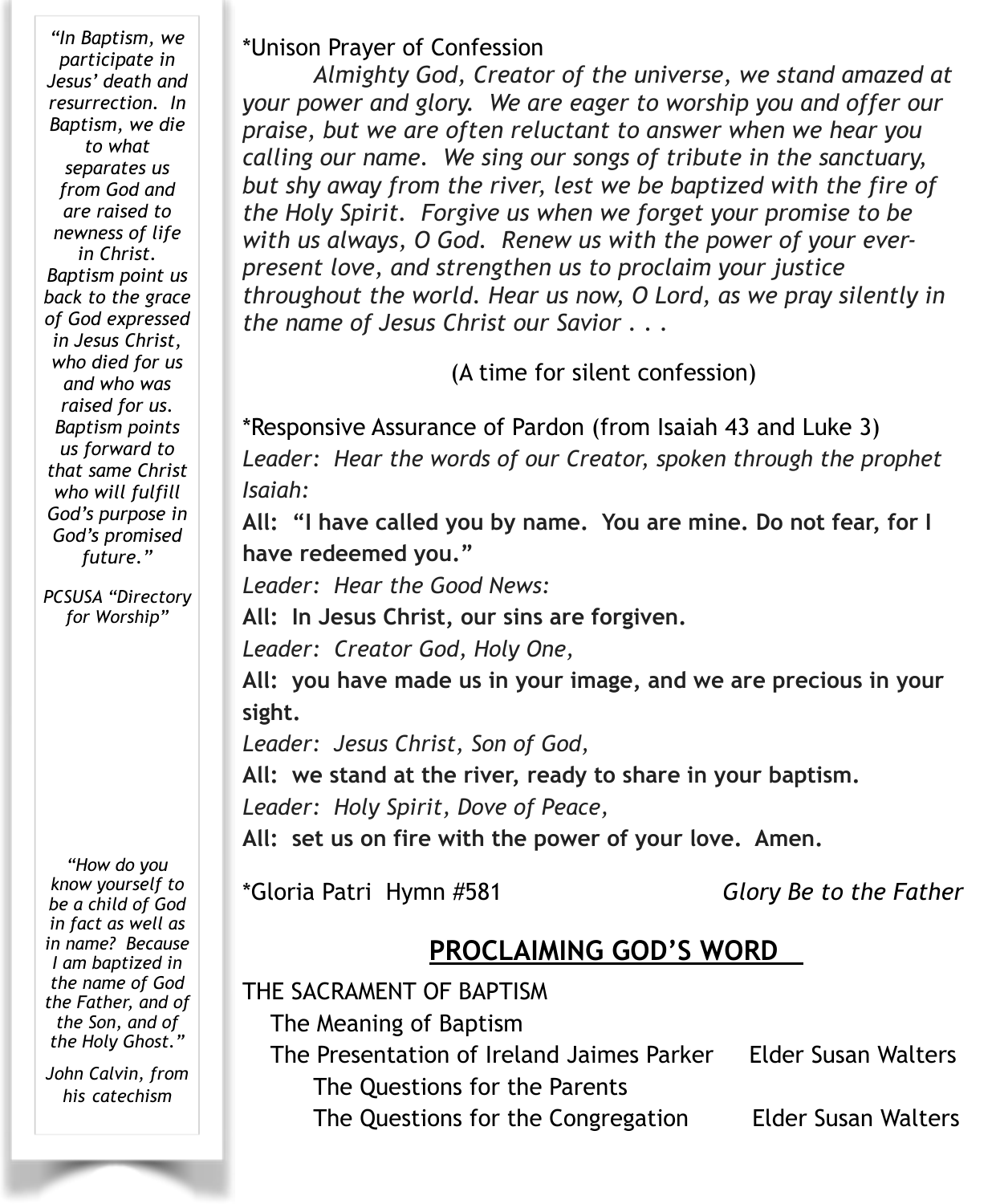The Affirmation of Faith

Do you believe and trust in God the Father, source of all being and life, the one for whom we exist?

**I believe and trust in God the Father.**

Do you believe and trust in God the Son, who took our human nature, died for us and rose again?

I **believe and trust in God the Son.**

Do you believe and trust in God the Holy Spirit, who gives life to the people of God and makes Christ known in the world?

**I believe and trust in God the Holy Spirit.**

This is the faith of the Church.

**This is our faith. We believe and trust in one God, Father, on and Holy Spirit. Amen.**

Prayer of Thanksgiving

The Baptism of Ireland Jaimes Parker

The Welcome

#### Children's Sermon

#### Special Music **"A Mother's Prayer"** Aldous and Mandeville Dr. Joell Kennedy-Parker, solo

*My sweet baby on loan from above,No better treasure could I more love. I stand beside your bed as I pray,I lay my hand on your head and I say:*

*May you grow up to serve Him all of your days. May He lead you and guide you in all of your ways. May His hands bless your future with friendships that last. May you cherish your youth and not grow up too fast.*

*I stare in wonder at your tiny frame. Just to think that God knows you by name. He knows every hair on your beautiful head. He knows all your thoughts before they are said.*

*May God grant you peace in the midst of a storm. May God give you strength even when you're forlorn. May you answer the door when Jesus comes knocking. May wisdom guide when your mouth is talking. May discretion protect you and keep you pure. May you never stumble or fall for a lure. May your heart remain humble to the very end. May uprightness and truth be what you defend. May the world not ensnare or change who you are. May the light that's within you shine like the stars. May angels surround you body, spirit, mind. May favor and peace be yours to find. May rejection and pain never reach you. May your spirit grow bold for what you're called to. As you rest in God's care, I will rest too, Knowing that Jesus is watching over you.* 

*"Repent, and be baptized every one of you in the name of Jesus Christ so that your sins may be forgiven; and you will receive the gift of the Holy Spirit. For the promise is for you, for your children, and for all who are far away, everyone whom the Lord our God calls to him."* 

*Acts 2:38-39*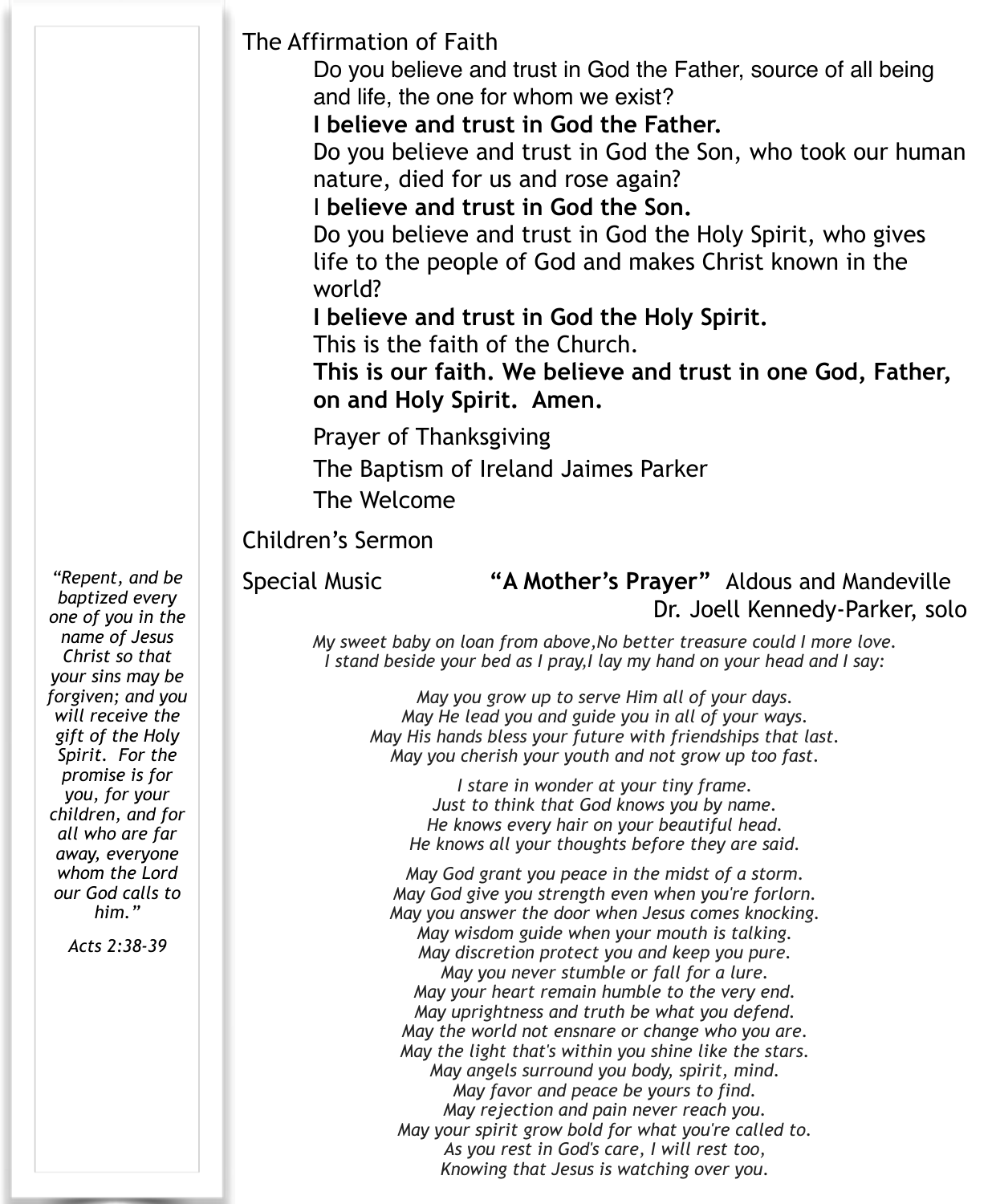Prayer for Illumination

*Heavenly Father, at the Jordan you revealed Jesus as your Son: as we hear your Word this morning, may we recognize him as our Lord and know ourselves to be your beloved children, through Jesus Christ, our Savior. Amen.*

| Epistle Lesson                                                                                                                                                                                            | Romans $6:1-11$                          | <b>Elder George Francis</b><br>$+$ Page 917 |  |  |
|-----------------------------------------------------------------------------------------------------------------------------------------------------------------------------------------------------------|------------------------------------------|---------------------------------------------|--|--|
| "We Know That Christ Is Raised"<br>*Hymn #485<br><b>ENGELBERG</b>                                                                                                                                         |                                          |                                             |  |  |
| Gospel Lesson                                                                                                                                                                                             | Luke 3:1-17, 21-22                       | $+$ Page 834                                |  |  |
| Sermon                                                                                                                                                                                                    | On The Road with Jesus<br>"At The River" | Dr. Philip K. Gladden                       |  |  |
| A Time for Reflection                                                                                                                                                                                     |                                          |                                             |  |  |
| Pastoral Prayer with The Lord's Prayer                                                                                                                                                                    |                                          |                                             |  |  |
| <b>GIVING THANKS TO GOD</b><br>Presentation of Tithes and Offerings                                                                                                                                       |                                          |                                             |  |  |
| Offertory                                                                                                                                                                                                 |                                          |                                             |  |  |
| *Doxology and Prayer of Dedication<br>Praise God from whom all blessings flow;<br>Praise Him all creatures here below;<br>Praise Him above ye heavenly host;<br>Praise Father, Son, and Holy Ghost. Amen. |                                          |                                             |  |  |
| *Hymn #480                                                                                                                                                                                                | "Take Me to the Water"                   | TAKE ME TO THE WATER                        |  |  |
| *Benediction                                                                                                                                                                                              |                                          |                                             |  |  |
| *Choral Benediction                                                                                                                                                                                       |                                          |                                             |  |  |
| *Postlude                                                                                                                                                                                                 |                                          |                                             |  |  |

\**All who are able may stand.* +*The page number in the pew Bible.* 

*"The Baptism of children witnesses to the truth that God's love claims people before they are able to respond in faith."* 

*PCUSA "Directory for Worship"* 

*"Water on the human forehead, birthmark of the love of God, is the sign of death and rising; through the seas there runs a road. There is water in the river bringing life to tree and plant. Let creation praise its giver; there is water in the* 

*font."*

*"Out of Deep, Unordered Water" Hymn #484, Glory to God*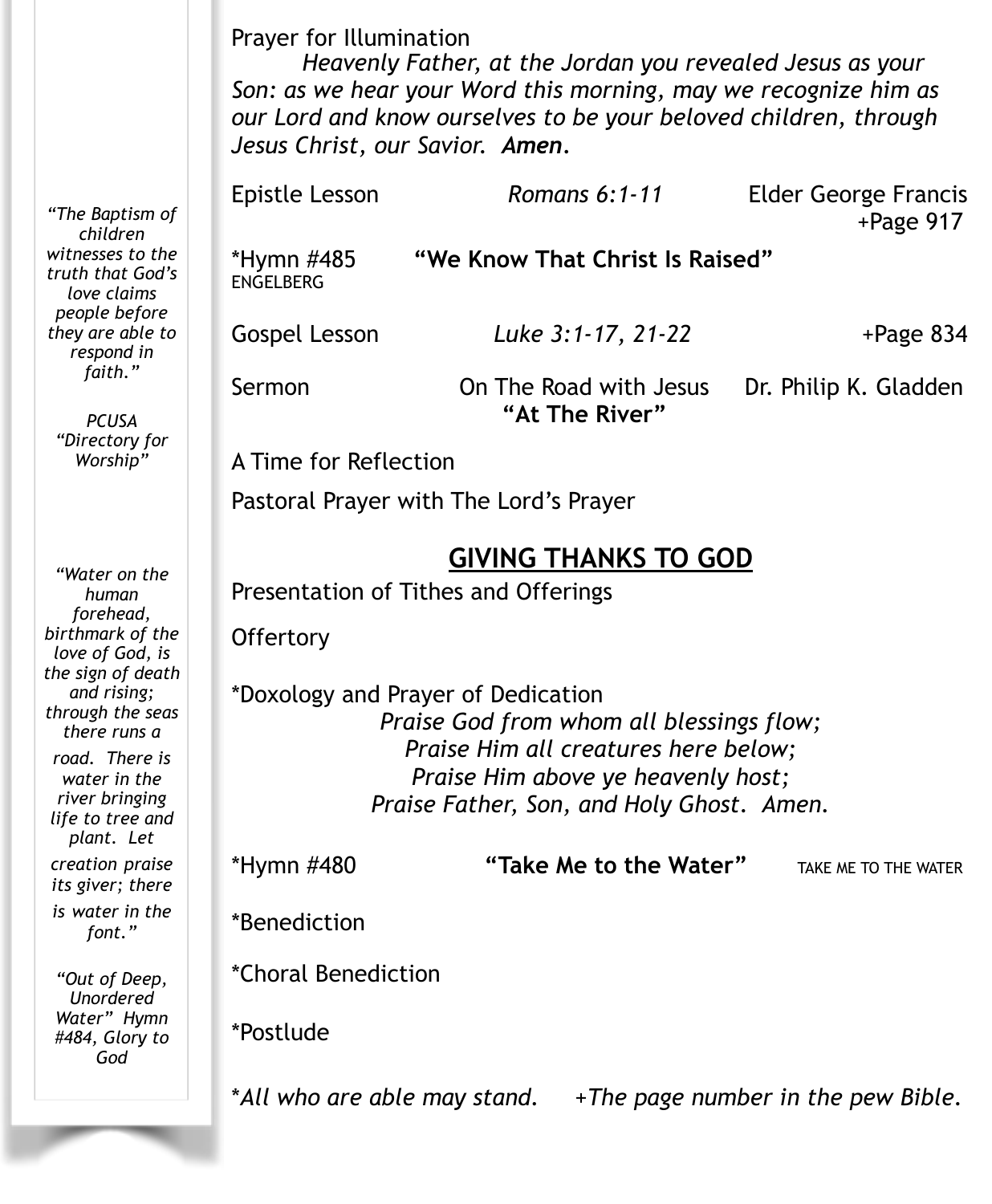#### **WEEKLY CALENDAR**

| Sunday, June 19    |                   | 9:40 am Opening Assembly                           |
|--------------------|-------------------|----------------------------------------------------|
|                    |                   | 10:00 am Sunday School                             |
|                    |                   | 11:00 am Worship/The Sacrament of Baptism/Father's |
|                    |                   | Day Offering for Presbyterian Homes                |
| Sunday, June 19-25 |                   | PCUSA General Assembly meets in Portland, OR       |
| Monday, June 20    | $6:15$ pm         | Presbyterians Dining Together-Camino Real          |
| Tuesday, June 21   |                   | No SonRise Worship                                 |
|                    | $6:00 \text{ pm}$ | Session Meeting, Room 304                          |
| Wednesday, June 22 | $10:00$ am        | Bible study, Church Office Building                |
| Thursday, June 23  | $6:30$ pm         | Summer Reading Program Open House,                 |
|                    |                   | <b>Fellowship Hall</b>                             |
|                    |                   |                                                    |

### **NOTES AND ANNOUNCEMENTS**

- **" This morning** we celebrate the sacrament of Baptism with Ireland Jaimes Parker, daughter of Drs. J and Joell Parker and little sister of Bella Peach. May God bless Ireland as she grows in her faith in and love for Jesus Christ.
- **"Today** we receive our annual Mother's Day/Father's Day Offering for The Presbyterian Homes of North Carolina, Inc. The mission of the Presbyterian Homes, Inc., and its communities is to provide senior adults with caring and high quality services in support of their physical, intellectual, social, and spiritual well-being. For more than sixty years, Presbyterian Homes, Inc. has offered multiple communities for independent living, assisted living, Memory Care, and skilled nursing care. Envelopes are located in the pew racks.
- **The session** will meet on Tuesday, June 21 at 6:00 p.m. in Room 304. If you have any business or concerns for the session to consider, please speak to one of the elders or the minister.
- **Please join** the minister for a Bible study on Luke 6:1-11 on Wednesday, June 22 at 10:00 a.m. in the Church Office Building.



*The sanctuary flowers are given today in loving memory of our Dad, Ben Brinkley, Jr., in honor of our Dad, Joey Brinkley and the newest Dad, Ryan Sloan. Happy Father's Day to you all! We Love You!*

 *Rita & family*

# **Happy Father's Day!**